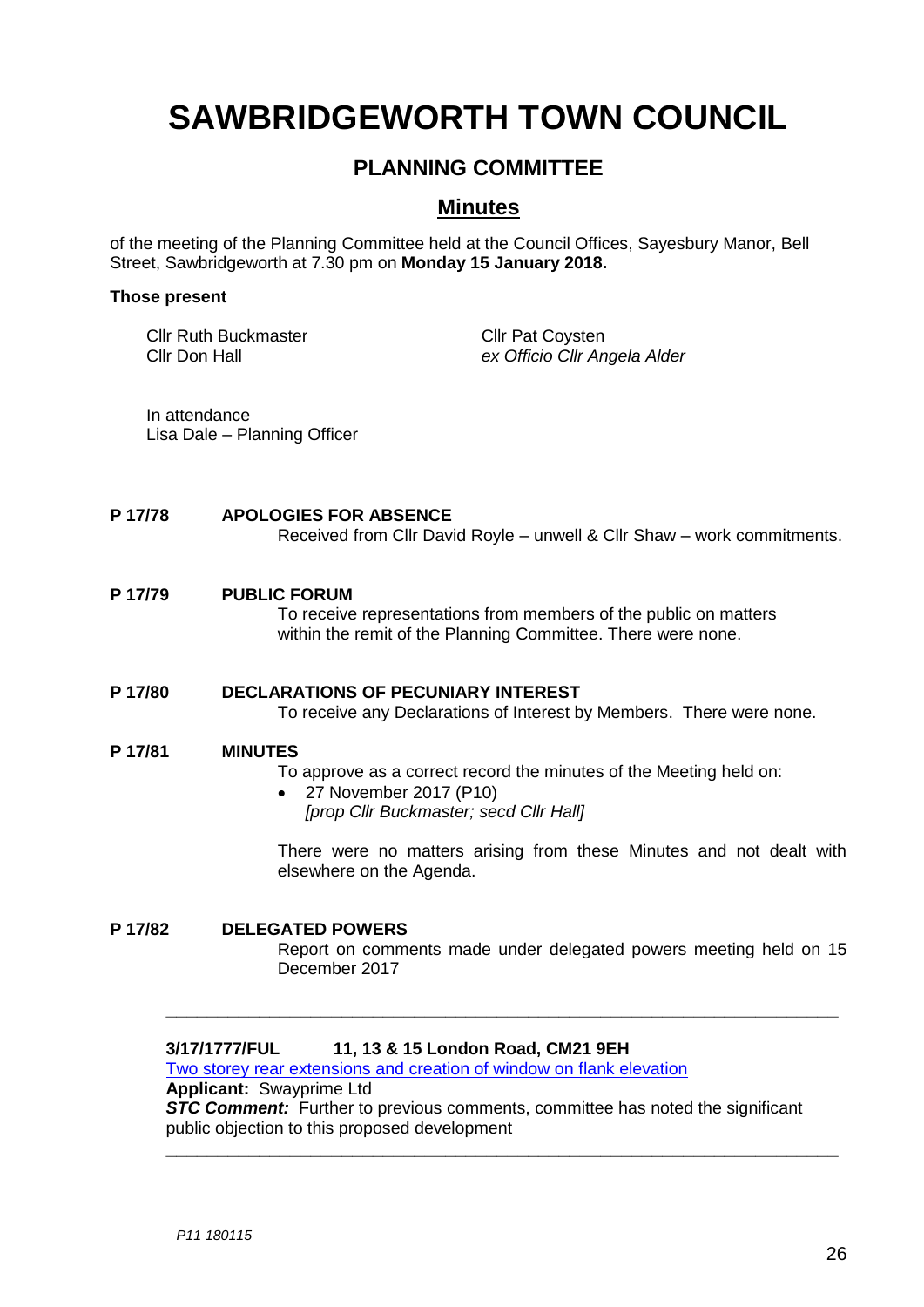### **3/17/2710/HH Grooms Cottage, 15a Bell Street, CM21 9AR**

[Demolition of existing conservatory and erection of part two storey/part single storey](https://publicaccess.eastherts.gov.uk/online-applications/applicationDetails.do?keyVal=OZT7LKGLJFY00&activeTab=summary)  [addition](https://publicaccess.eastherts.gov.uk/online-applications/applicationDetails.do?keyVal=OZT7LKGLJFY00&activeTab=summary) **Applicant:** Mr W Jenks

**\_\_\_\_\_\_\_\_\_\_\_\_\_\_\_\_\_\_\_\_\_\_\_\_\_\_\_\_\_\_\_\_\_\_\_\_\_\_\_\_\_\_\_\_\_\_\_\_\_\_\_\_\_\_\_\_\_\_\_\_\_\_\_\_\_**

**\_\_\_\_\_\_\_\_\_\_\_\_\_\_\_\_\_\_\_\_\_\_\_\_\_\_\_\_\_\_\_\_\_\_\_\_\_\_\_\_\_\_\_\_\_\_\_\_\_\_\_\_\_\_\_\_\_\_\_\_\_\_\_\_\_**

**STC Comment:** No objection

### **3/17/2727/HH 14 The Forebury, CM21 9BD**

[Raise ridge height of roof, loft conversion with the insertion of roof lights in side roof](https://publicaccess.eastherts.gov.uk/online-applications/applicationDetails.do?keyVal=OZX82SGLJHB00&activeTab=summary)  [elevations and rear dormer window](https://publicaccess.eastherts.gov.uk/online-applications/applicationDetails.do?keyVal=OZX82SGLJHB00&activeTab=summary)

**\_\_\_\_\_\_\_\_\_\_\_\_\_\_\_\_\_\_\_\_\_\_\_\_\_\_\_\_\_\_\_\_\_\_\_\_\_\_\_\_\_\_\_\_\_\_\_\_\_\_\_\_\_\_\_\_\_\_\_\_\_\_\_\_\_**

**Applicant:** Mrs Louise Johansen

**STC Comment:** Objection. This proposal is incompatible with the street scene

### **3/17/2753/HH 132 Cambridge Road, CM21 9BU**

[Proposed single storey side extension, insert first floor rear roof light and alterations to](https://publicaccess.eastherts.gov.uk/online-applications/applicationDetails.do?keyVal=P04MPJGLJJ500&activeTab=summary)  [fenestration](https://publicaccess.eastherts.gov.uk/online-applications/applicationDetails.do?keyVal=P04MPJGLJJ500&activeTab=summary) **Applicant:** Mr Tom Lee **STC Comment:** No objection

**\_\_\_\_\_\_\_\_\_\_\_\_\_\_\_\_\_\_\_\_\_\_\_\_\_\_\_\_\_\_\_\_\_\_\_\_\_\_\_\_\_\_\_\_\_\_\_\_\_\_\_\_\_\_\_\_\_\_\_\_\_\_\_\_\_**

**\_\_\_\_\_\_\_\_\_\_\_\_\_\_\_\_\_\_\_\_\_\_\_\_\_\_\_\_\_\_\_\_\_\_\_\_\_\_\_\_\_\_\_\_\_\_\_\_\_\_\_\_\_\_\_\_\_\_\_\_\_\_\_\_\_**

**\_\_\_\_\_\_\_\_\_\_\_\_\_\_\_\_\_\_\_\_\_\_\_\_\_\_\_\_\_\_\_\_\_\_\_\_\_\_\_\_\_\_\_\_\_\_\_\_\_\_\_\_\_\_\_\_\_\_\_\_\_\_\_\_\_**

**\_\_\_\_\_\_\_\_\_\_\_\_\_\_\_\_\_\_\_\_\_\_\_\_\_\_\_\_\_\_\_\_\_\_\_\_\_\_\_\_\_\_\_\_\_\_\_\_\_\_\_\_\_\_\_\_\_\_\_\_\_\_\_\_\_**

**\_\_\_\_\_\_\_\_\_\_\_\_\_\_\_\_\_\_\_\_\_\_\_\_\_\_\_\_\_\_\_\_\_\_\_\_\_\_\_\_\_\_\_\_\_\_\_\_\_\_\_\_\_\_\_\_\_\_\_\_\_\_\_\_\_**

**\_\_\_\_\_\_\_\_\_\_\_\_\_\_\_\_\_\_\_\_\_\_\_\_\_\_\_\_\_\_\_\_\_\_\_\_\_\_\_\_\_\_\_\_\_\_\_\_\_\_\_\_\_\_\_\_\_\_\_\_\_\_\_\_\_**

### **3/17/2758/HH 41 School Lane, CM21 9FA**

[Two storey side extension](https://publicaccess.eastherts.gov.uk/online-applications/applicationDetails.do?keyVal=P04XUXGLJJG00&activeTab=summary) **Applicant:** Ryan Wicks *STC Comment:* No objection

### **3/17/2768/HH 30 Bell Street, CM21 9AN**

[Demolition and replacement of single storey rear extension](https://publicaccess.eastherts.gov.uk/online-applications/applicationDetails.do?keyVal=P080YTGLJJY00&activeTab=summary) **Applicant:** Mr Chris Page **STC Comment:** No objection

### **3/17/2791/FUL Spellbrook Farm, London Road, Spellbrook** [Demolition of barn and erection of 3 no. houses](https://publicaccess.eastherts.gov.uk/online-applications/applicationDetails.do?keyVal=P0FK4RGL00V00&activeTab=summary)

**Applicant:** Mr Steve Allan **STC Comment:** No objection

### **DECISIONS NOTED**

### **3/17/2044/FUL Rear of 60 Station Road, CM21 9AZ**

Change of use and internal alterations to create four office/workshop units **Applicant:** Titan Management *STC Comment: No objection EHDC Decision:* Application withdrawn by Applicant/Agent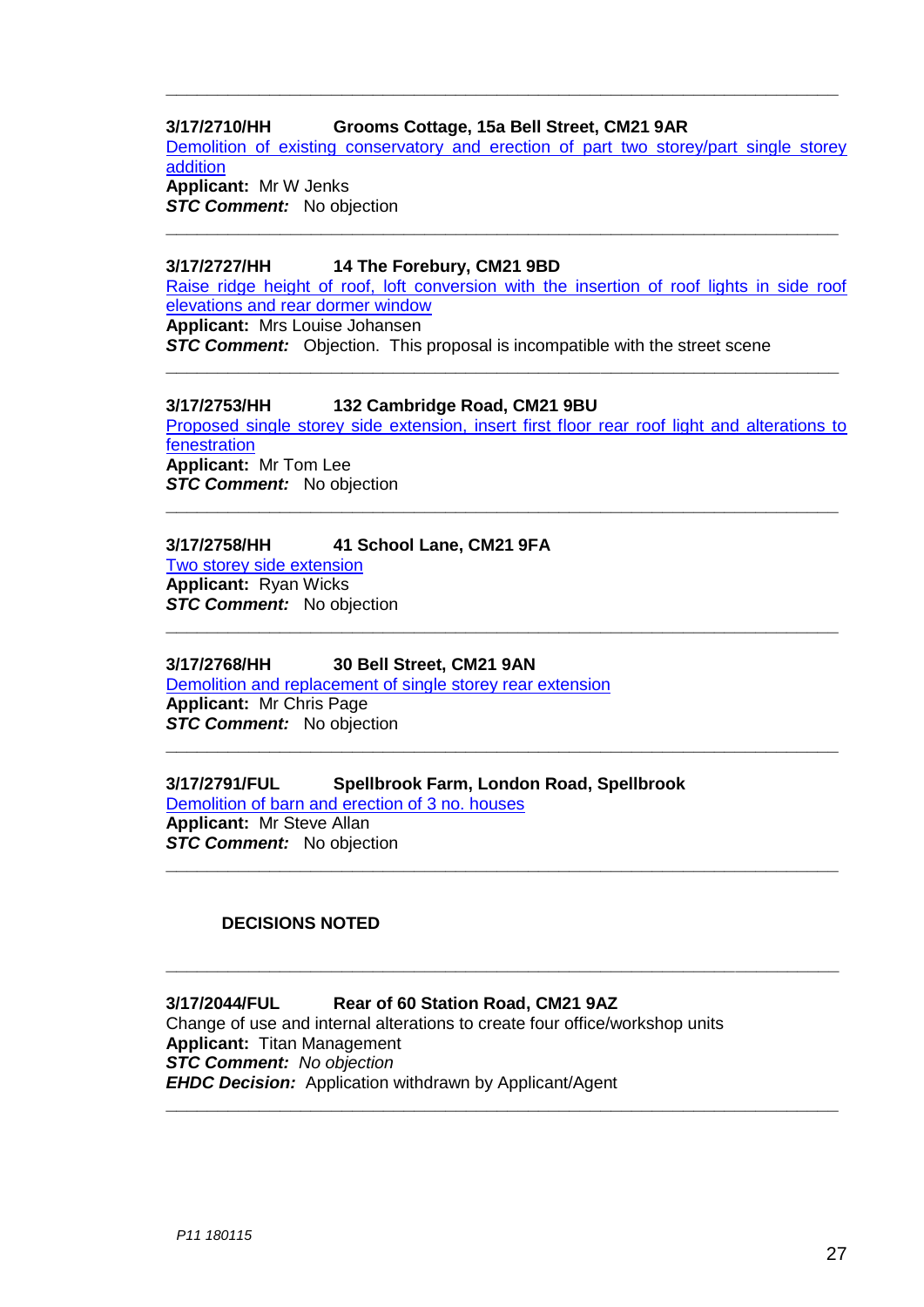### **3/17/2114/FUL Land Rear of Westwood Park, London Road, Spellbrook**

Erection of 2no. bungalows with garaging and access; revert land to garden of **Westwoods** 

**\_\_\_\_\_\_\_\_\_\_\_\_\_\_\_\_\_\_\_\_\_\_\_\_\_\_\_\_\_\_\_\_\_\_\_\_\_\_\_\_\_\_\_\_\_\_\_\_\_\_\_\_\_\_\_\_\_\_\_\_\_\_\_\_\_**

**Applicant: Westwood Developments** *STC Comment: No objection EHDC Decision:* Application withdrawn by Applicant/Agent

#### **3/17/2244/HH 42 School Lane, CM21 9FA**

Single storey front extension linking house and garage and conversion of half of the garage into a habitable space with a new roof over with two dormers **Applicant: Mr C Warren**

**\_\_\_\_\_\_\_\_\_\_\_\_\_\_\_\_\_\_\_\_\_\_\_\_\_\_\_\_\_\_\_\_\_\_\_\_\_\_\_\_\_\_\_\_\_\_\_\_\_\_\_\_\_\_\_\_\_\_\_\_\_\_\_\_\_**

**\_\_\_\_\_\_\_\_\_\_\_\_\_\_\_\_\_\_\_\_\_\_\_\_\_\_\_\_\_\_\_\_\_\_\_\_\_\_\_\_\_\_\_\_\_\_\_\_\_\_\_\_\_\_\_\_\_\_\_\_\_\_\_\_\_**

*STC Comment: No objection EHDC Decision:* Granted

### **3/17/2254/HH 42A Bell Street, CM21 9AN**

Replacement window and door to rear of property **Applicant: Miss Alexandra Barnes** *STC Comment: No objection EHDC Decision:* Granted

#### **3/17/2256/HH 22 Brook Lane, CM21 0EL**

Erection of porch, conversion of garage to habitable room with new pitched roof above, part render and cladding and alterations to windows (amendments to permission 3/15/2354/HH)

**\_\_\_\_\_\_\_\_\_\_\_\_\_\_\_\_\_\_\_\_\_\_\_\_\_\_\_\_\_\_\_\_\_\_\_\_\_\_\_\_\_\_\_\_\_\_\_\_\_\_\_\_\_\_\_\_\_\_\_\_\_\_\_\_\_**

**Applicant: Mr Trevor Austin** *STC Comment: No objection EHDC Decision:* Granted

#### **3/17/2297/LBC 3 Duckling Lane, CM21 9QA**

Internal alterations to facilitate change of use from office/shop to residential **Applicant: Mr G Sessions** *STC Comment: No objection EHDC Decision:* Granted

#### **3/17/2330/HH Lavandou, Harlow Rd, CM21 0AJ**

Demolition of existing conservatory and erection of two storey rear extension and part single storey rear extension **Applicant: Mr Robert Hallett** *STC Comment: No objection EHDC Decision:* Granted **\_\_\_\_\_\_\_\_\_\_\_\_\_\_\_\_\_\_\_\_\_\_\_\_\_\_\_\_\_\_\_\_\_\_\_\_\_\_\_\_\_\_\_\_\_\_\_\_\_\_\_\_\_\_\_\_\_\_\_\_\_\_\_\_\_**

**\_\_\_\_\_\_\_\_\_\_\_\_\_\_\_\_\_\_\_\_\_\_\_\_\_\_\_\_\_\_\_\_\_\_\_\_\_\_\_\_\_\_\_\_\_\_\_\_\_\_\_\_\_\_\_\_\_\_\_\_\_\_\_\_\_**

#### **3/17/2484/FUL Eden's Mount, CM21 9DU**

Replacement of double glazed aluminium casement windows at the front, rear and both sides, to double glazed UPVC casement windows to match existing **Applicant: Circle South Anglia Housing** *STC Comment: No objection EHDC Decision:* Granted

**\_\_\_\_\_\_\_\_\_\_\_\_\_\_\_\_\_\_\_\_\_\_\_\_\_\_\_\_\_\_\_\_\_\_\_\_\_\_\_\_\_\_\_\_\_\_\_\_\_\_\_\_\_\_\_\_\_\_\_\_\_\_\_\_\_**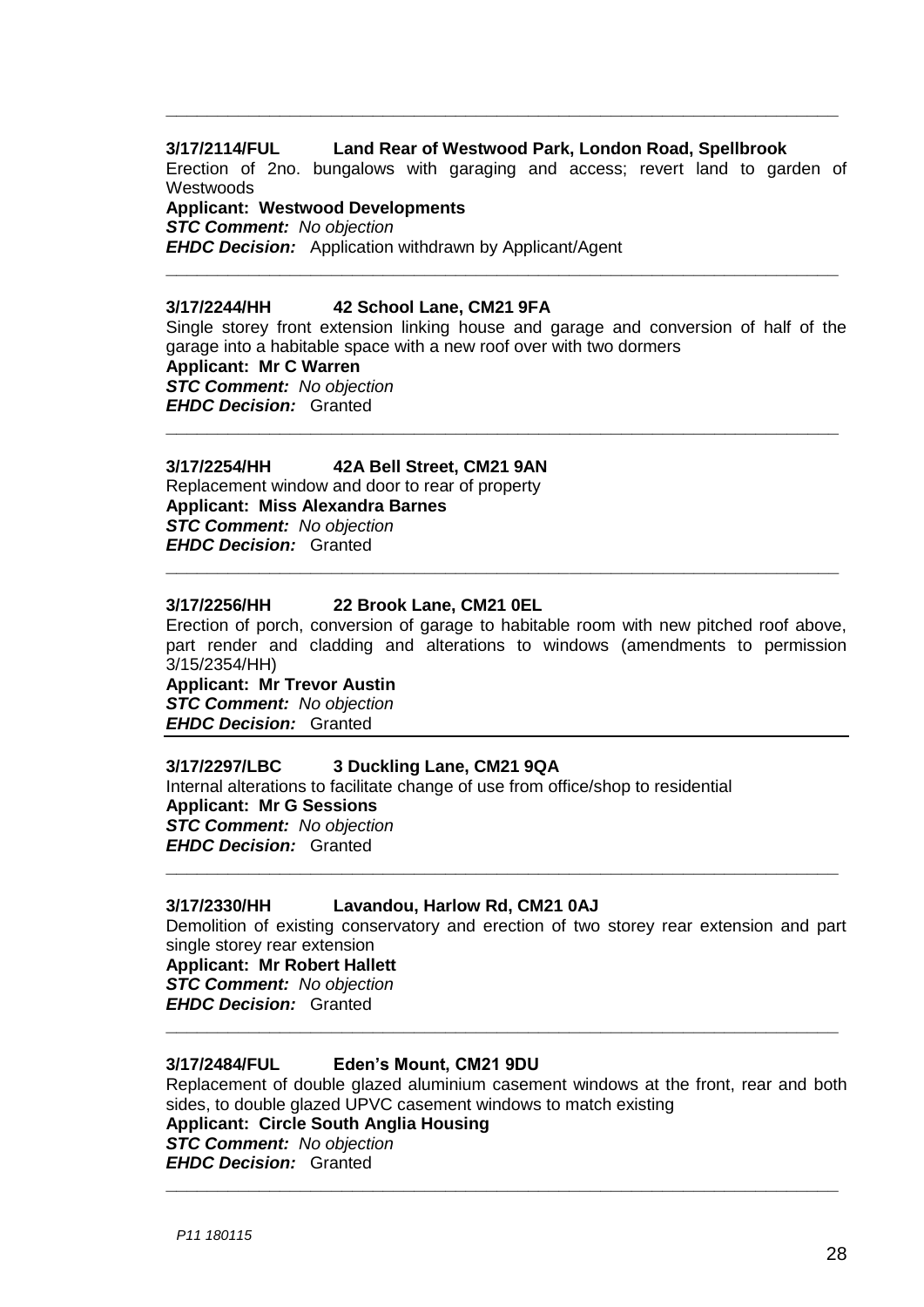#### **P 17/83 PLANNING APPLICATIONS RECEIVED FROM EHDC**

To consider Planning Applications received from EHDC since the last meeting of the Planning Committee

#### **3/17/2847/HH 42 School Lane, CM21 9FA**

[Single storey front extension linking house and garage and conversion of half of the](https://publicaccess.eastherts.gov.uk/online-applications/applicationDetails.do?keyVal=P0OOXEGLJOV00&activeTab=summary)  [garage into a habitable space with a new roof over with two dormers \(Amended scheme](https://publicaccess.eastherts.gov.uk/online-applications/applicationDetails.do?keyVal=P0OOXEGLJOV00&activeTab=summary)  [to 3/17/2244/HH\)](https://publicaccess.eastherts.gov.uk/online-applications/applicationDetails.do?keyVal=P0OOXEGLJOV00&activeTab=summary) **Applicant:** Mrs Nazanin Warren **STC Comment:** No objection

**\_\_\_\_\_\_\_\_\_\_\_\_\_\_\_\_\_\_\_\_\_\_\_\_\_\_\_\_\_\_\_\_\_\_\_\_\_\_\_\_\_\_\_\_\_\_\_\_\_\_\_\_\_\_\_\_\_\_\_\_\_\_\_\_\_**

**\_\_\_\_\_\_\_\_\_\_\_\_\_\_\_\_\_\_\_\_\_\_\_\_\_\_\_\_\_\_\_\_\_\_\_\_\_\_\_\_\_\_\_\_\_\_\_\_\_\_\_\_\_\_\_\_\_\_\_\_\_\_\_\_\_**

#### **3/17/2869/HH 47 Burnside, CM21 0EP**

Demolition of garage replaced with a two storey side extension, single storey rear extension and single storey front infill porch extension **Applicant:** Mr David Ashton **STC Comment:** No objection **\_\_\_\_\_\_\_\_\_\_\_\_\_\_\_\_\_\_\_\_\_\_\_\_\_\_\_\_\_\_\_\_\_\_\_\_\_\_\_\_\_\_\_\_\_\_\_\_\_\_\_\_\_\_\_\_\_\_\_\_\_\_\_\_\_**

#### **3/17/2912/HH Hill Cottage, 37 London Road, CM21 9EH**

Refurbishment to existing annex building for residential use. Installation of wood burning stove with flue. Alterations to fenestration **Applicant:** Johnson **STC Comment:** No objection

**\_\_\_\_\_\_\_\_\_\_\_\_\_\_\_\_\_\_\_\_\_\_\_\_\_\_\_\_\_\_\_\_\_\_\_\_\_\_\_\_\_\_\_\_\_\_\_\_\_\_\_\_\_\_\_\_\_\_\_\_\_\_\_\_\_**

#### **3/17/2985/HH 13 Burnside, CM21 0EP**

Demolition of garage and erection of a two storey side extension **Applicant:** Mrs Sharon Jobson **STC Comment:** No objection **\_\_\_\_\_\_\_\_\_\_\_\_\_\_\_\_\_\_\_\_\_\_\_\_\_\_\_\_\_\_\_\_\_\_\_\_\_\_\_\_\_\_\_\_\_\_\_\_\_\_\_\_\_\_\_\_\_\_\_\_\_\_\_\_\_**

#### **P 17/84 LATE PLANNING APPLICATIONS**

To deal with Planning Applications received from EHDC following the Publication of this Agenda and received before 12 January 2018 None received.

**P 17/85 PLANNING DECISIONS MADE BY EHDC** To receive Planning Decisions from EHDC

#### **3/17/1777/FUL 11, 13 & 15 London Road, CM21 9EH**

Two storey rear extensions and creation of window on flank elevation **Applicant:** Swayprime Ltd **STC Comment:** Further to previous comments, committee has noted the significant public objection to this proposed development *EHDC Decision:* Granted

**\_\_\_\_\_\_\_\_\_\_\_\_\_\_\_\_\_\_\_\_\_\_\_\_\_\_\_\_\_\_\_\_\_\_\_\_\_\_\_\_\_\_\_\_\_\_\_\_\_\_\_\_\_\_\_\_\_\_\_\_\_\_\_\_\_**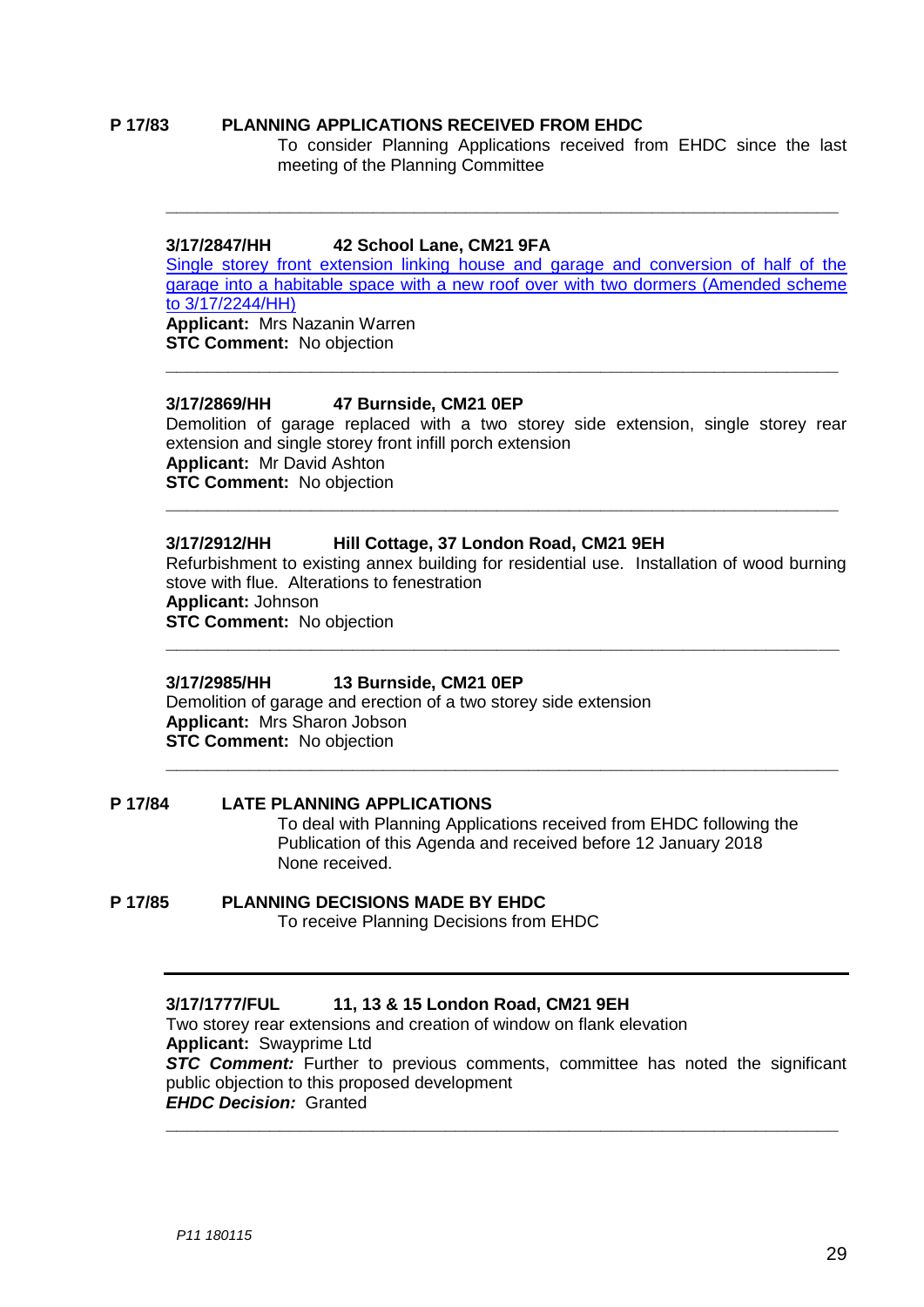### **3/17/1923/VAR The Ancient Raj, Knight Street, CM21 9AX**

Variation of Condition 5 (Withdrawal of Permitted Development Part 1 Class A) of planning permission 3/16/1507/FUL – Demolition of restaurant and 3no garages/stores. Erection of 2no. two bedroomed dwellings and 2no 3 bedroomed dwellings with associated landscaping and parking – condition 5 be amended to allow for bedrooms within the loft space of plots 1 2 and 3 with 1no velux window to the front slope of each property and 2no velux windows to the rear roof slope of each property

**\_\_\_\_\_\_\_\_\_\_\_\_\_\_\_\_\_\_\_\_\_\_\_\_\_\_\_\_\_\_\_\_\_\_\_\_\_\_\_\_\_\_\_\_\_\_\_\_\_\_\_\_\_\_\_\_\_\_\_\_\_\_\_\_\_**

**Applicant:** Eden Rock Construction

*STC Comment:* No objection

*EHDC Decision:* Application Withdrawn by Applicant/Agent

#### **3/17/2435/FUL 34D London Road, CM21 9JS**

Re-location of front entrance door from the Northern side elevation to the Eastern rear elevation, by extending an existing window opening to the ground. Existing door opening to be blocked up, rendered and painted to match the existing. Renewing and re-locating 2no. gas meter cupboards on Eastern rear elevation (Retrospective)

**\_\_\_\_\_\_\_\_\_\_\_\_\_\_\_\_\_\_\_\_\_\_\_\_\_\_\_\_\_\_\_\_\_\_\_\_\_\_\_\_\_\_\_\_\_\_\_\_\_\_\_\_\_\_\_\_\_\_\_\_\_\_\_\_\_**

**Applicant:** Adam Tindall *STC Comment:* No objection *EHDC Decision:* Granted

### **3/17/2461/HH Penrhyn, London Road, CM23 4BA**

New garage in rear garden (Retrospective amendment to previous approval 3/16/0331/HH)

**\_\_\_\_\_\_\_\_\_\_\_\_\_\_\_\_\_\_\_\_\_\_\_\_\_\_\_\_\_\_\_\_\_\_\_\_\_\_\_\_\_\_\_\_\_\_\_\_\_\_\_\_\_\_\_\_\_\_\_\_\_\_\_\_\_**

**Applicant:** Mr I Hussain

**STC Comment:** No objection<br>**EHDC Decision:** Permiss

Permission/Consent Unnecessary – within General Permitted Development

**\_\_\_\_\_\_\_\_\_\_\_\_\_\_\_\_\_\_\_\_\_\_\_\_\_\_\_\_\_\_\_\_\_\_\_\_\_\_\_\_\_\_\_\_\_\_\_\_\_\_\_\_\_\_\_\_\_\_\_\_\_\_\_\_\_**

#### **3/17/2479/HH 27 Gilders, CM21 0EE**

Porch extension, conversion of garage to habitable accommodation with pitched roof and new window to side elevation **Applicant:** Mr D Lee *STC Comment:* No objection *EHDC Decision:* Granted **\_\_\_\_\_\_\_\_\_\_\_\_\_\_\_\_\_\_\_\_\_\_\_\_\_\_\_\_\_\_\_\_\_\_\_\_\_\_\_\_\_\_\_\_\_\_\_\_\_\_\_\_\_\_\_\_\_\_\_\_\_\_\_\_\_**

### **3/17/2490/HH 6 Rowney Gardens, CM21 0AT**

First floor rear extension **Applicant:** Mr & Mrs Medhurst *STC Comment:* No objection *EHDC Decision:* Granted

#### **3/17/2562/HH 26 Newton Drive, CM21 9HE**

Two storey side extension with attached garage, open porch to the front door **Applicant:** Mr Andy Labbett **STC Comment:** Objection. Committee's opinion is that this is overdevelopment of the site. Out of keeping with street scene and contrary to Policy ENV1 *EHDC Decision:* Granted

**\_\_\_\_\_\_\_\_\_\_\_\_\_\_\_\_\_\_\_\_\_\_\_\_\_\_\_\_\_\_\_\_\_\_\_\_\_\_\_\_\_\_\_\_\_\_\_\_\_\_\_\_\_\_\_\_\_\_\_\_\_\_\_\_\_**

**\_\_\_\_\_\_\_\_\_\_\_\_\_\_\_\_\_\_\_\_\_\_\_\_\_\_\_\_\_\_\_\_\_\_\_\_\_\_\_\_\_\_\_\_\_\_\_\_\_\_\_\_\_\_\_\_\_\_\_\_\_\_\_\_\_**